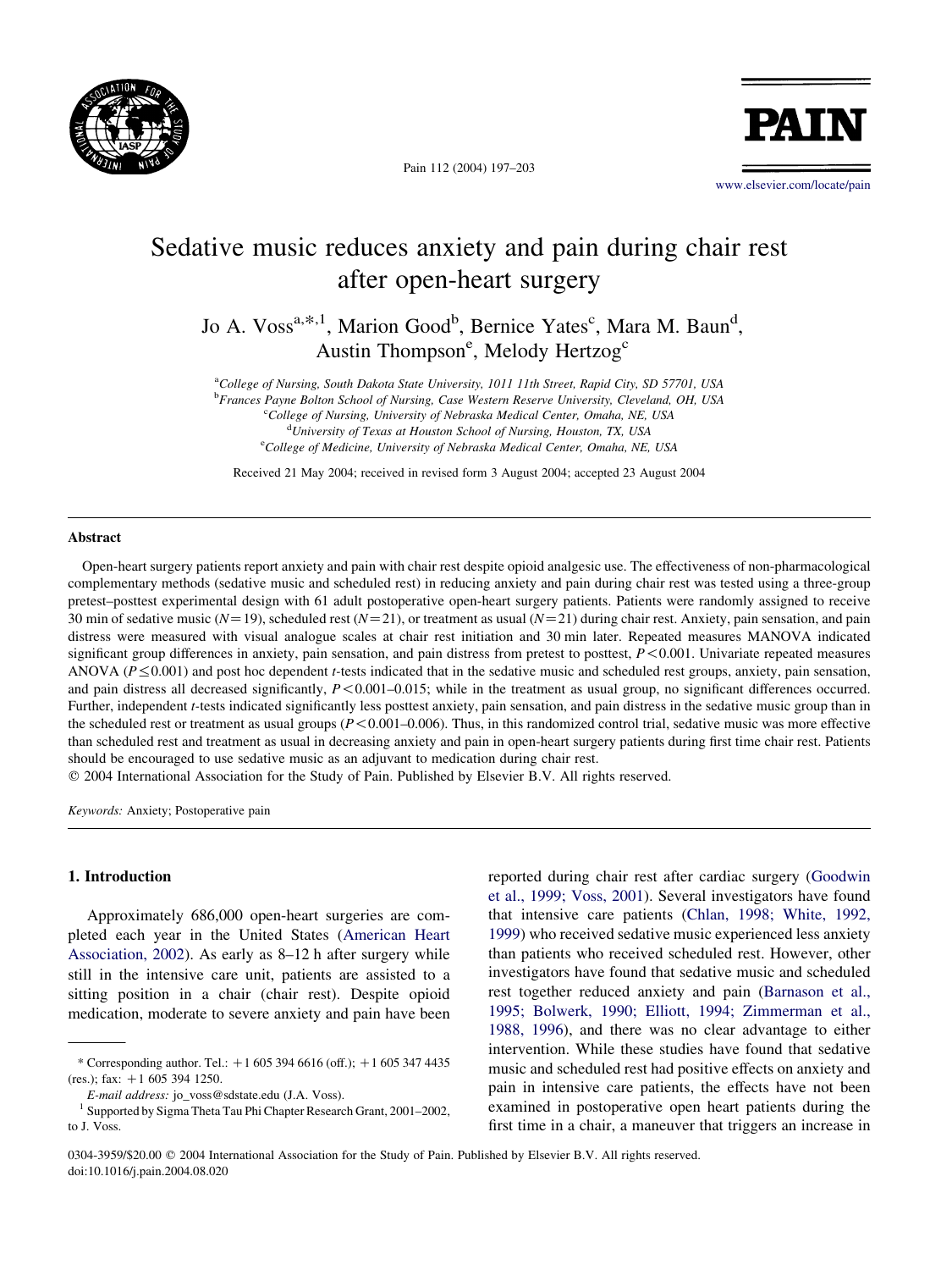anxiety and pain. Therefore, this study examined the effects of sedative music and scheduled rest on self-reported anxiety, pain sensation, and pain distress during 30 min of chair rest in postoperative open-heart patients.

Sedative music and scheduled rest were conceptualized as cognitive behavioral interventions that provide a way of coping with anxiety and pain [\(Turk and Okifuji, 1999\)](#page-6-0). Thus, sedative music was expected to reduce anxiety and pain by creating a distraction or diversion of attention away from the anxiety and pain onto something more pleasant, and also to stimulate the relaxation response [\(Benson, 2000;](#page-6-0) [Good et al., 1999, 2001\)](#page-6-0). Scheduled rest was expected to reduce anxiety and pain by eliminating interruptions and reducing physical and mental work.

It was hypothesized that:

- 1. the sedative music group would report significantly less anxiety, pain sensation and pain distress after 30 min of chair rest than the scheduled rest group;
- 2. the sedative music group would report significantly less anxiety, pain sensation, and pain distress after 30 min of chair rest than the control (treatment as usual) group;
- 3. the scheduled rest group would report significantly less anxiety, pain sensation, and pain distress after 30 min of chair rest than the control (treatment as usual) group.

#### 2. Methods

An experimental, pretest and posttest three-group design was used for this randomized clinical trial. A convenience sample of 62 patients was obtained from a surgical intensive care unit at a rural midwestern hospital over a period of 6 months in 2002. Eligibility criteria were first postoperative day following an open-heart surgery, morning chair rest ordered, stable condition, alert, oriented, able to follow commands, able to read, write, and understand English, at least 18 years of age, and no major hearing deficit. Patients were excluded from the study if a femoral arterial sheath remained in place after surgery, because 6–8 h of bed rest are needed to prevent hemorrhage after removal.

Nurses approached patients after surgery, and if they were interested, the investigator (first author) discussed participation in the study. Written informed consent was obtained, and participants were randomly assigned to the sedative music, scheduled rest, or control group using sealed envelopes with a varied block size prepared by the statistician. The investigator was blind to the block size and could not anticipate group assignment.

The institutional review boards of the university and the hospital approved this study prior to the enrollment of patients. The planned sample size of 96 patients (30 per group plus 6 for attrition) was based on power analysis with an estimated medium effect size 0.33 (Cohen's f), power 0.80, alpha $=$  0.05 and repeated measures analysis of variance ([Stevens, 2001\)](#page-6-0). However, preliminary analyses after 62 patients were enrolled revealed significant group differences and large effect sizes for anxiety, pain sensation, and pain distress; thus data collection was concluded.

#### 2.1. Experimental interventions

Sedative music was operationalized as music without lyrics and with a sustained melodic quality, with a rate of 60–80 beats per minute and a general absence of strong rhythms or percussion [\(Gaston, 1951; Good et al., 2000\)](#page-6-0). The volume and pitch were controlled so that the music was heard comfortably. Participants who received sedative music selected a tape from a collection prior to chair rest by listening to a 30-s excerpt of each of the selections. The collection consisted of six types of music—synthesizer, harp, piano, orchestra, slow jazz, and flute. [Good \(1995\)](#page-6-0) developed the selections on the first five tapes in consultation with a music therapist. The synthesizer tape included new age music, the piano tape included music popular in the United States from the 1940s to the 1980s, the orchestra tape was classical music, the harp tape included both popular and new age music, and the jazz tape was slow modern jazz ([Good et al., 2000\)](#page-6-0). A tape featuring American Indian flute music was added to provide a culturally acceptable selection for the American Indian population served at the hospital [\(DeRuyter, 2000; Good et al., 2000\)](#page-6-0). The music has been shown to reduce the sensation and distress of postoperative pain up to 31% in abdominal surgical patients [\(Good et al., 1999\)](#page-6-0) and also to reduce labor pain [\(Phumdoung and Good, 2003](#page-6-0)).

Participants in the sedative music group received instructions for using the music from the investigator, who read a prepared script directing them to listen and follow the music and allow the music to relax and distract. After the instructions were read, the participants listened to the selected music for 30 min as they sat in the chair using soft open-air headphones and a tape player (WM-EX 190 Cassette Walkman). The type of headphones used in this study allowed outside sounds to be heard by the participant.

Participants receiving scheduled rest were given instructions to sit quietly in the chair with their eyes closed and rest for 30 min ([White, 1999](#page-6-0)). For both the sedative music and scheduled rest, the environment was enhanced to reduce stimuli and facilitate chair rest by unplugging the phone, closing the blinds, dimming the lights, closing the door, and posting a sign to prevent being disturbed by visitors and health care personnel. Participants in the control group sat in the chair and engaged in activities as usual for 30 min without intervention or environmental manipulation by the investigator.

For all three groups, the investigator stayed unobtrusively in the room behind the participant and documented interruptions such as visitors and nursing care and for the music group, reliable use of the music intervention. All participants were assisted to chair rest, which was defined as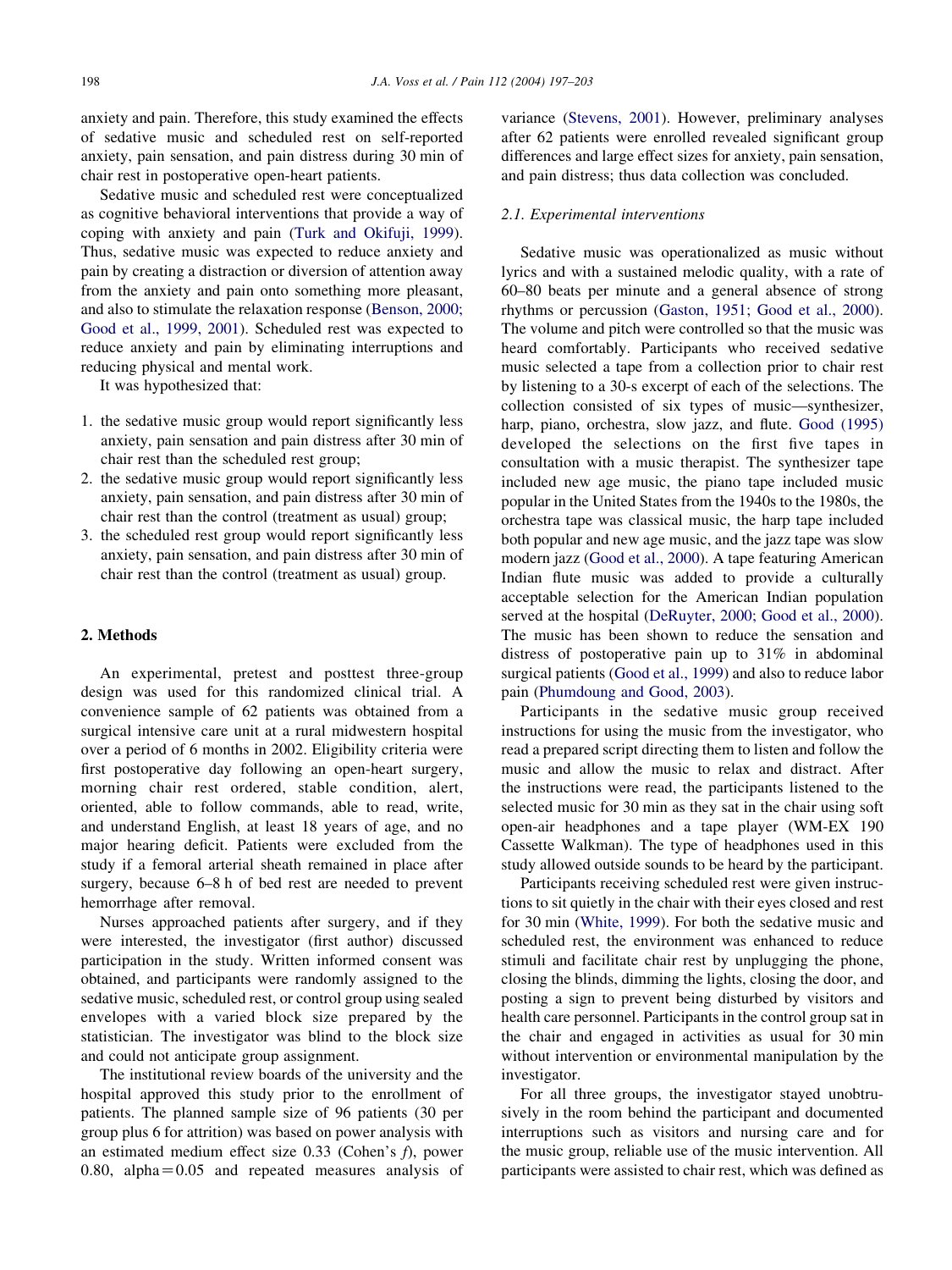sitting in a chair with a back elevation of 45–90 degrees and the lower extremities in either a dependent position with the feet resting on the floor or elevated on a foot rest.

## 2.2. Measures

Anxiety was defined as feelings of tension, apprehension, nervousness, and worry [\(Spielberger, 1983; Wewers and](#page-6-0) [Lowe, 1990](#page-6-0)). Anxiety about chair rest was measured with a visual analogue scale (VAS), a 100-mm horizontal line anchored at either end by descriptive words (not anxious about chair rest to most anxiety imaginable). The participants were instructed to mark the line at the point representing the degree of their anxiety about chair rest. The VAS was scored by measuring in millimeters the distance from the side marked not anxious about chair rest to the edge of the mark made by the participant. Possible scores ranged from a minimum of 0 to a maximum of 100 mm.

Concurrent validity of the VAS to measure self-reported anxiety was demonstrated when scores on this instrument were compared to [Spielberger's \(1983\)](#page-6-0) State Anxiety Inventory (SAI): a strong positive correlation was found between the SAI and the VAS in 56 critical care patients with unstable angina pectoris or acute myocardial infarction  $(r=0.70)$  [\(Elliott, 1993](#page-6-0)). In a pilot study for the current work, using 10 postoperative cardiac patients, the SAI and the VAS were moderately correlated  $(r=0.41)$  [\(Voss,](#page-6-0) [2001](#page-6-0)). [Voss \(2001\)](#page-6-0) reported test–retest reliability correlations of  $r=0.82$  for repeated measurements of anxiety using the VAS with these 10 cardiac surgery patients. The measurements were obtained at two points with a 15-min interval between them. This time frame was appropriate for testing transient anxiety because the patients were seated in a chair without any interventions.

Pain was defined as an unpleasant sensory and affective experience. Pain sensation has been defined as the intensity of unpleasant physical perception of discomfort, while pain distress is the emotional distress associated with the sensation ([Good, 1996; Johnson, 1973](#page-6-0)). Pain sensation and pain distress were measured with dual VAS scales. These were 100 mm horizontal lines with anchors of no sensation of pain and most pain sensation imaginable and no pain distress and most pain distress imaginable. The scales were marked and scored in a manner similar to the anxiety VAS scales with the same range, from 0 to 100 mm.

The construct validity of pain sensation and pain distress was supported by [Johnson \(1973\),](#page-6-0) who found that patients could differentiate between them during induced ischemic pain. In a recent study, [Good et al. \(1999, 2001\)](#page-6-0) compared [Johnson's \(1973\)](#page-6-0) numeric rating scales (NRS) to VAS scales for pain sensation and distress and found high correlations, between  $r=0.85$  and 0.92 for pain sensation and  $r=0.91$  and 0.92 for pain distress, at five time points ([Good et al., 2001](#page-6-0)). Test–retest reliability of the VAS measures of pain sensation and distress with postoperative cardiac patients  $(N=10)$  was established at two time

points during chair rest,  $r=0.66$  and 0.84, respectively ([Voss, 2001](#page-6-0)).

#### 2.3. Procedure

To reduce the potential for bias, the participants were in private rooms in the intensive care unit and did not have an opportunity to discuss their involvement in the study with each other. In addition, a standardized protocol was followed, and all participants were tested for the same amount of time during the morning hours.

Prior to chair rest, the investigator read instructions for completing the VAS scales to each participant, to assure consistency in administration of the instructions. The staff nurses assisted the participant to a sitting position with legs over the side of the bed for 1–2 min. The participant performed ankle exercises, followed by a pivot transfer to a chair. The participant's personal care needs (i.e. coughing, oxygen administration, hydration) were met prior to the testing period. After being positioned in the chair, the participant completed the VAS scales for anxiety about chair rest, pain sensation, and pain distress. Each VAS scale was presented to the participant individually and took 30– 60 s to complete. In the sedative music and scheduled rest groups, the investigator recorded eye opening and body movements. After 30 min of chair rest, participants completed the posttest VAS scales for anxiety about chair rest, pain sensation, and pain distress. In addition, the investigator asked the participants in both intervention groups questions about their experiences with the interventions.

## 3. Results

Ninety-five patients were assessed for eligibility for the study between June and November 2002 (see [Fig. 1\)](#page-3-0). Twenty-seven patients (28%) did not meet the inclusion criteria, and six patients (6%) refused to participate. Sixtytwo patients were randomized to receive sedative music (music group), scheduled rest (rest group) or treatment as usual (control group). Although all patients who were enrolled completed the study (see [Fig. 1](#page-3-0)), one participant in the music group was identified as an outlier for extreme pain and mild respiratory distress and was dropped from the analyses. The analyses were by intention to treat with 19/20 in the music group, 21/21 in the rest group, and 21/21 in the control group.

The final sample  $(N=61)$  had a mean age of 63 years, SD 13, and the majority were male (64%). Although most patients were white  $(N=53, 87\%)$ , eight (13%) were American Indian. Most  $(N=49, 80\%)$  had undergone coronary artery bypass grafting (CABG) procedures. Other surgical procedures included valvular repair (14%), replacement of pulmonary homograft (2%), resection of atrial myxoma (2%), and resection of a right coronary artery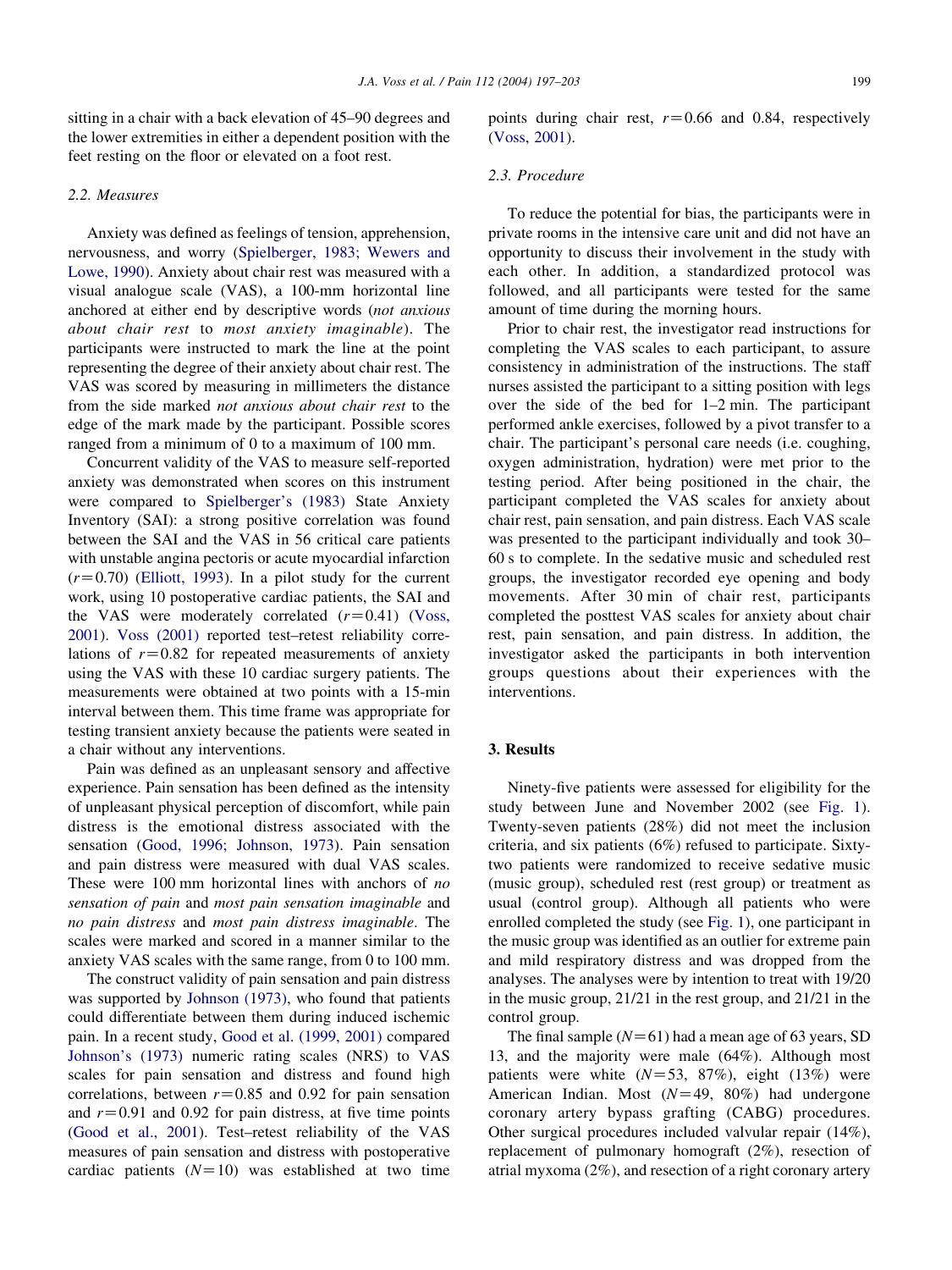<span id="page-3-0"></span>

Fig. 1. Intent to treat. Flow diagram of the progress through the phases of the randomized trial (i.e. enrollment, intervention allocation, follow-up, and data analysis). There was one outlier removed from the music group.

aneurysm (2%). Chest tubes were removed in nearly threefourths prior to chair rest,  $N=44$ , 72%. Only a few reported previous use of music for relaxation  $(N=7, 11\%)$ . There were no significant differences between the three groups on any of these characteristics. Morphine equivalents administered in the three groups are described in Table 1. The mean morphine equivalents administered within 4 h of chair rest was 16.4 (SD 9.2) for the sample. No significant difference was found between the three groups for morphine equivalents administered in the 4 h prior to chair rest. There were also no significant associations between potential confounding variables (age, gender, race, surgical procedures, prior use of music for relaxation, and morphine equivalents) and baseline anxiety, pain sensation, or pain distress. Therefore, these variables were not used as covariates.

#### 3.1. Dependent variables and baseline differences

Mean pain sensation and distress were moderate in all three groups at pretest with wide standard deviations; all three symptoms decreased in the music and rest groups, but became mild only in the music group at posttest (Table 2).

| Table 1                            |  |
|------------------------------------|--|
| Mean morphine equivalents $(N=61)$ |  |

|                         | $(N=19)$ | Sedative music |      | Scheduled rest<br>$(N=21)$ |      | Control<br>$(N=21)$ |
|-------------------------|----------|----------------|------|----------------------------|------|---------------------|
|                         | M        | SD             | M    | SD                         | M    | SD                  |
| Morphine<br>equivalents | 18.2     | 8.6            | 15.4 | 9.2                        | 15.8 | 9.9                 |

Morphine equivalents received within the 4 h prior to chair rest.

In the music group, the standard deviations decreased by half at posttest, but they remained wide in the rest and control groups.

Baseline anxiety, pain sensation, and pain distress were all positively significantly correlated (anxiety and pain sensation,  $r=0.37$ ,  $P=0.01$ ; anxiety and pain distress,  $r=0.53$ ,  $P=0.01$ ; and pain sensation and pain distress,  $r=0.83$ ,  $P=0.01$ ), so MANOVA was used; there were no significant overall differences at baseline. However, univariate ANOVA indicated significantly more anxiety in the music group,  $F(2, 58) = 3.43$ ,  $P = 0.04$ , though no differences in pain sensation or pain distress.

#### 3.2. Hypothesis testing

Because the assumption of homogeneity of regression for MANCOVA was not met (i.e. the interaction of group

Table 2 Means of anxiety, pain sensation, and pain distress  $(N=61)$ 

| Variable        | $(N=19)$ | Sedative music |    | Scheduled rest<br>$(N=21)$ |    | Control<br>$(N=21)$ |  |
|-----------------|----------|----------------|----|----------------------------|----|---------------------|--|
|                 | M        | <b>SD</b>      | M  | <b>SD</b>                  | M  | <b>SD</b>           |  |
| Anxiety         |          |                |    |                            |    |                     |  |
| Pretest         | 63       | 21             | 47 | 28                         | 43 | 24                  |  |
| <b>Posttest</b> | 13       | 9              | 33 | 26                         | 48 | 32                  |  |
| Pain sensation  |          |                |    |                            |    |                     |  |
| Pretest         | 47       | 25             | 49 | 25                         | 46 | 25                  |  |
| Posttest        | 19       | 13             | 40 | 28                         | 45 | 27                  |  |
| Pain distress   |          |                |    |                            |    |                     |  |
| Pretest         | 55       | 29             | 49 | 29                         | 44 | 25                  |  |
| Posttest        | 15       | 13             | 38 | 31                         | 49 | 28                  |  |
|                 |          |                |    |                            |    |                     |  |

Mean pretest and posttest scores as measured on visual analogue scales with ranges from 0 to 100 mm.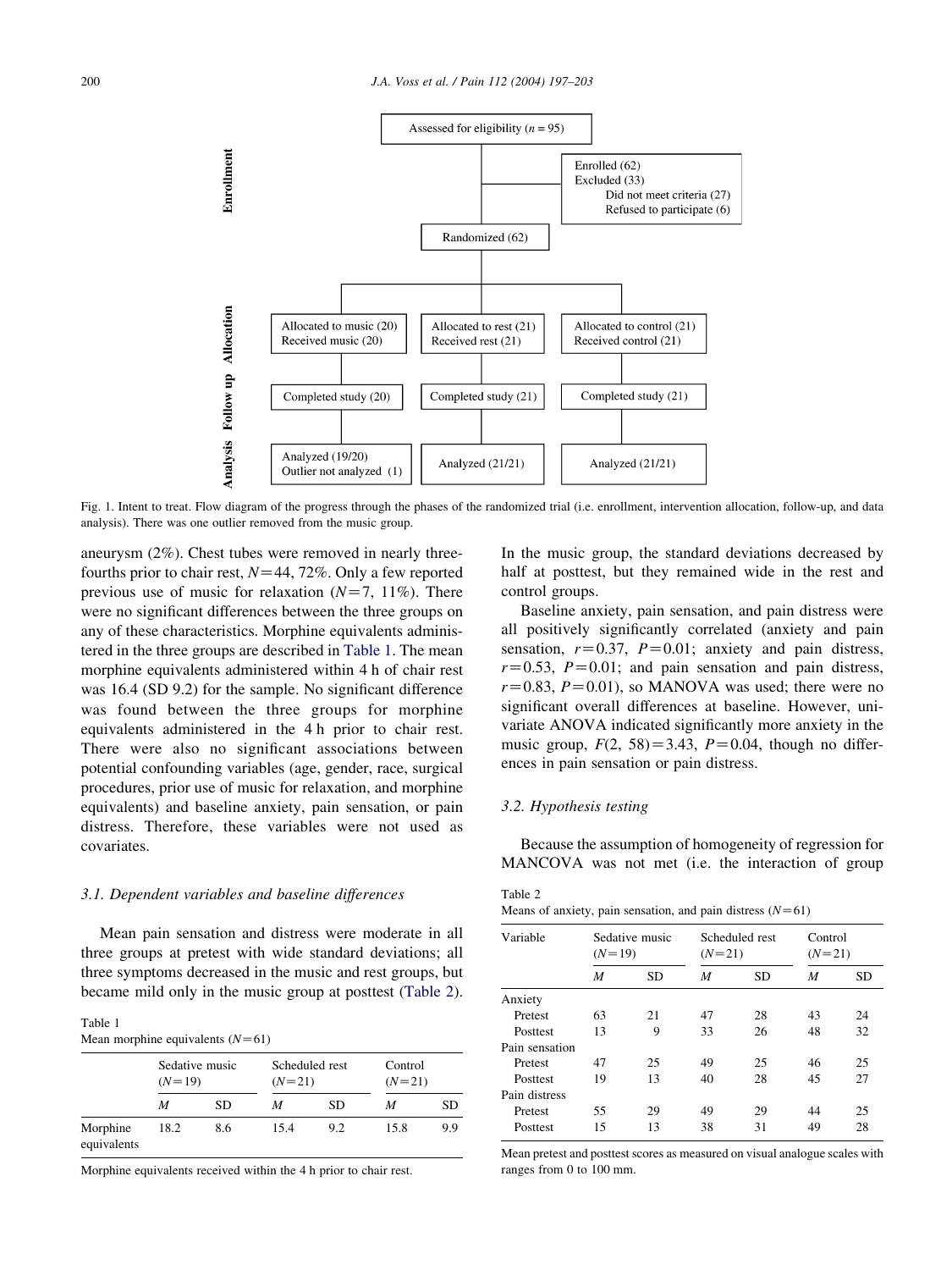| Scores         | Group   | Paired differences |           |         | df | D          |         | 95% Confidence interval |
|----------------|---------|--------------------|-----------|---------|----|------------|---------|-------------------------|
|                |         | M                  | <b>SD</b> |         |    |            | Lower   | Upper                   |
| Anxiety        | Music   | 50                 | 23        | 9.58    | 18 | $< 0.001*$ | 38.6    | 60.4                    |
|                | Rest    | 14                 | 18        | 3.70    | 20 | $0.001*$   | 6.2     | 22.3                    |
|                | Control | $-5$               | 23        | $-0.89$ | 20 | $0.383*$   | $-14.6$ | 5.9                     |
| Pain sensation | Music   | 28                 | 22        | 5.30    | 18 | $< 0.001*$ | 16.5    | 38.1                    |
|                | Rest    | 9                  | 15        | 2.67    | 20 | $0.015*$   | 1.9     | 16.0                    |
|                | Control |                    | 23        | 0.25    | 20 | $0.806*$   | $-9.1$  | 11.6                    |
| Pain distress  | Music   | 40                 | 34        | 5.08    | 18 | $< 0.001*$ | 23.1    | 55.7                    |
|                | Rest    | 11                 | 17        | 2.90    | 20 | $0.008*$   | 3.0     | 18.2                    |
|                | Control | $-5$               | 20        | $-1.04$ | 20 | $0.312*$   | $-13.8$ | 4.6                     |

<span id="page-4-0"></span>Table 3 Post hoc comparison from pretest to posttest  $(N=61)$ 

Bonferroni's adjustment for multiple comparisons ( $P$  < 0.017).

and pretest anxiety was significant,  $P=0.002$ ), a repeated measures MANOVA was used in the statistical analyses. This showed a significant interaction effect (group by time) on the three dependent variables taken together (anxiety, pain sensation, and pain distress), Wilks' Lambda,  $F(6, 112)=10.36, P<0.001$ , partial  $\eta^2=0.36$ , observed power 1.0. The univariate repeated measures ANOVA also indicated interaction effects for each of the three dependent variables, anxiety,  $F(2, 58) = 33.78$ ,  $P < 0.001$ , partial  $\eta^2$  = 0.54, pain sensation,  $F(2, 58)$  = 8.46, P = 0.001, partial  $\eta^2 = 0.23$ , and pain distress,  $F(2, 58) = 16.70$ ,  $P < 0.001$ , partial  $\eta^2 = 0.37$ , observed power 1.0. Post hoc pretest to posttest comparisons using dependent  $t$ -tests with Bonferroni's adjustment for multiplicity are shown in Table 3. The music and rest groups both reported significantly less anxiety, pain sensation, and pain distress at posttest than at pretest ( $P < 0.017$ ). No significant pretest to posttest difference was found in the control group.

To test posttest group differences, independent  $t$ -tests were conducted using separate variance estimates and Bonferroni's adjustment. This post hoc strategy was chosen over Tukey's pairwise method because of significant heterogeneity of variance in the dependent measures at posttest. The music group reported significantly less anxiety, pain sensation, and pain distress after 30 min of chair rest than either the rest group or the control group ( $P < 0.017$ ). Therefore, Hypotheses 1 and 2 were supported (Table 4).

| Table 4 |                                                      |  |  |
|---------|------------------------------------------------------|--|--|
|         | Post hoc comparisons between posttest means $(N=61)$ |  |  |

However, the rest group did not report significantly less anxiety, pain sensation, or pain distress than the control group. Thus, Hypothesis 3 was not supported.

## 3.3. Additional findings

Anecdotal notes were made by the investigator during data collection and interviews were conducted with the patients in the music and rest group after data collection ended. Most participants (16 of 19) in the music group remained quiet with eyes closed during the 30 min. In contrast, the patients who received scheduled rest shifted position (9 out of 21), opened their eyes occasionally (13 out of 21), and reported hearing noises from the hallway (6 out of 21) during the 30 min of rest. When interviewed later, nearly half (47%) of the music group reported using the sedative music to both relax and distract while sitting in the chair; nearly half used it just to relax (47%); and only a few used it for distraction alone (6%). Among patients in the music group, all five American Indians selected the flute music, while White patients selected among the other five selections (orchestra,  $N=4$ ; slow jazz,  $N=3$ ; harp,  $N=3$ ; piano,  $N=2$ ; and synthesizer,  $N=2$ ). No adverse events (e.g. fatigue, psychological discomfort) occurred for any of these patients from either interventions or completing the VAS scales.

| Score<br>Group comparisons |                  | <b>Differences</b> |     |         | df   | P          | 95% Confidence interval |         |
|----------------------------|------------------|--------------------|-----|---------|------|------------|-------------------------|---------|
|                            | $\boldsymbol{M}$ | <b>SE</b>          |     |         |      | Lower      | Upper                   |         |
| Anxiety                    | Music vs rest    | 20                 | 6.1 | $-3.24$ | 25.5 | $0.003*$   | $-32.3$                 | $-7.2$  |
|                            | Music vs control | 35                 | 7.4 | $-4.64$ | 23.7 | $< 0.001*$ | $-49.4$                 | $-18.9$ |
|                            | Rest vs control  | 15                 | 9.1 | $-1.59$ | 40.0 | $0.121*$   | $-32.7$                 | 3.9     |
| Pain sensation             | Music vs rest    | 21                 | 6.8 | $-3.00$ | 29.4 | $0.006*$   | $-34.2$                 | $-6.3$  |
|                            | Music vs control | 26                 | 6.6 | $-3.88$ | 30.0 | $0.001*$   | $-39.1$                 | $-12.2$ |
|                            | Rest vs control  | 5                  | 8.4 | $-0.64$ | 40.0 | $0.527*$   | $-22.4$                 | 11.7    |
| Pain distress              | Music vs rest    | 23                 | 7.5 | $-3.05$ | 27.7 | $0.005*$   | $-38.3$                 | $-7.5$  |
|                            | Music vs control | 34                 | 6.9 | $-4.87$ | 29.2 | $< 0.001*$ | $-47.8$                 | $-19.6$ |
|                            | Rest vs control  | 11                 | 9.2 | $-1.17$ | 40.0 | $0.248*$   | $-29.5$                 | 7.8     |

Degrees of freedom adjusted for unequal variance. Bonferroni's adjustment for multiple comparisons was used. \* $P$  <.017.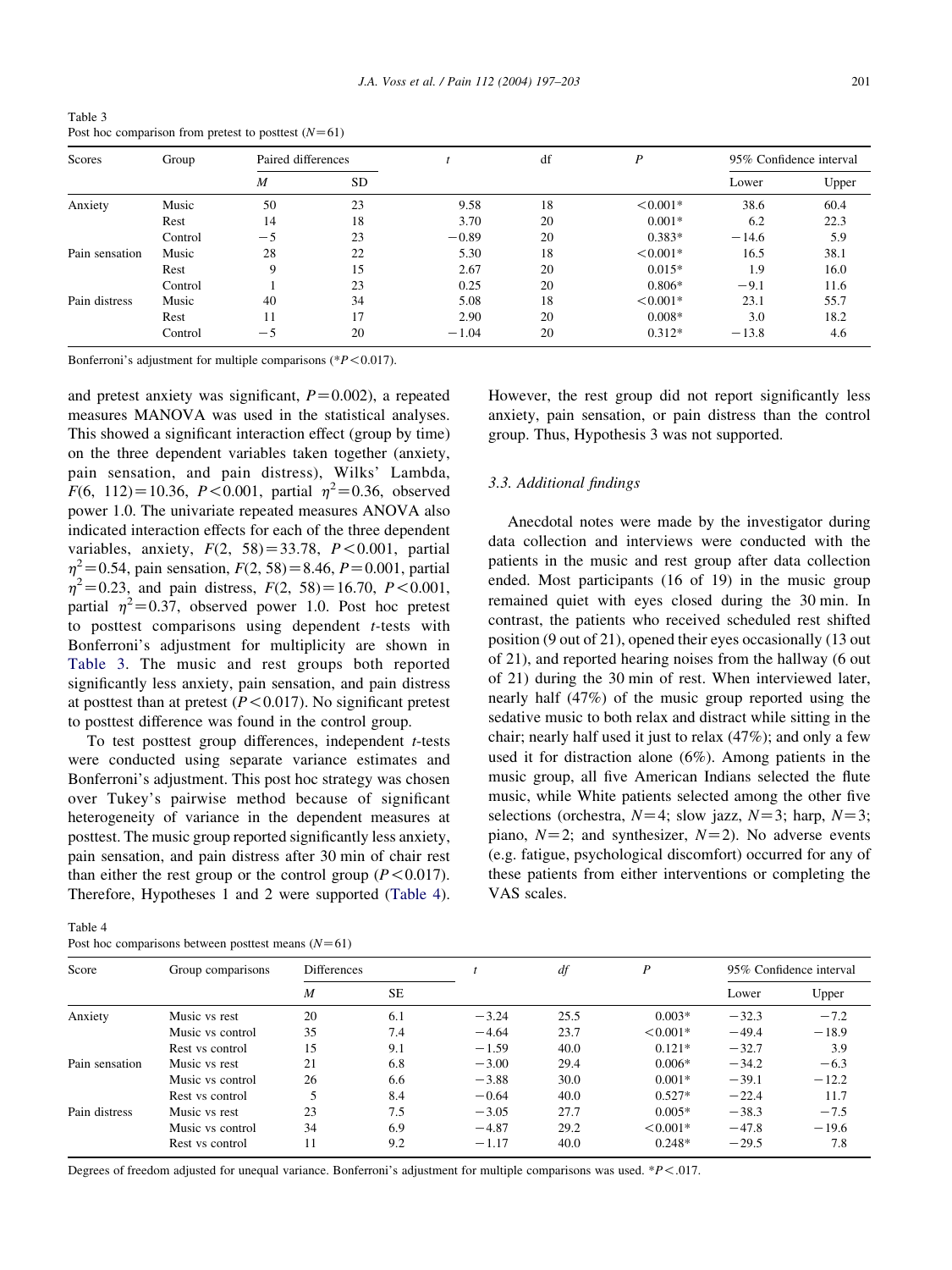## 4. Discussion

The clinical significance or the magnitude of the difference between groups for these findings is evident in the consistent graded effect between the three groups on all posttests (i.e. music $>$  rest $>$  control). Following chair rest, patients in the music group had 72% less anxiety, 57% less pain sensation, and 69% less pain distress than the control group who received the chair rest as usual (Table 5). Further, patients in the music group had 59% less anxiety, 51% less pain sensation, and 60% less pain distress than patients who received scheduled rest. Thus, sedative music had a large effect when compared to both usual chair rest (Cohen's  $d > 1.0$ ) and scheduled rest (Cohen's  $d > 0.90$ ). Scheduled rest did not result in significantly less anxiety and pain sensation or pain distress than chair rest as usual, but differences were in the expected direction with small to medium effects (Cohen's  $d=0.20-0.45$ ).

The large effects for those who used sedative music may be attributable to having something more pleasant to concentrate on or something to distract their minds from the pain and help them relax their bodies. Without the sedative music, those in the scheduled rest group had much smaller reductions in anxiety and pain [\(Table 3\)](#page-4-0). Patients who received usual chair rest experienced anxiety and pain that did not change significantly from baseline.

The current study is consistent with the findings from previous studies that sedative music was more effective than scheduled rest or usual treatment in reducing anxiety in moderately to highly anxious patients in intensive care ([Bolwerk, 1990; Chlan, 1998; White, 1992, 1999](#page-6-0)). In addition, [Good et al. \(1999\)](#page-6-0) found that abdominal surgical patients  $(N=500)$  who used music had less pain sensation (ES 0.17–0.23, Cohen's d) and distress (ES 0.19–0.25, Cohen's d) after 15 min of rest in bed and after 10 min in bed following ambulation on postoperative days 1 and 2. However, the effect sizes were larger in the current study than in the study by [Good et al. \(1999\)](#page-6-0).

The postoperative patients in the current study had moderate to high anxiety prior to sedative music or scheduled rest, and both interventions significantly decreased anxiety. Thus, these interventions appear effective in patients with moderate to high anxiety. Studies that have not found significant effects on pain [\(Heiser et al., 1997;](#page-6-0) [Heitz et al., 1992; Mullooly et al., 1988; Taylor et al., 1998](#page-6-0))

or have found mixed results ([Good and Chin, 1998\)](#page-6-0) had small sample sizes with inadequate power to detect significant differences. The lack of significant findings in some studies may have been related to the suddenness of pain experienced during chest tube removal [\(Broscious,](#page-6-0) [1999\)](#page-6-0) or upon awakening from surgery [\(Mullooly et al.,](#page-6-0) [1988; Taylor et al., 1998\)](#page-6-0), when patients may have had difficulty focusing on the music intervention. Experts have suggested that sedative music is more effective if the patient is able to concentrate on the intervention ([Broscious, 1999;](#page-6-0) [Good et al., 1999](#page-6-0)). In the current study, chair rest provided an opportunity for patients to concentrate on the sedative music for 30 min, which may have contributed to its effect.

The findings support the study's conceptual framework. Sedative music, a cognitive–behavioral intervention, provided the patient with a more adaptive way of responding to anxiety and pain ([Turk and Okifuji, 1999\)](#page-6-0). Although patients in the scheduled rest group had a quiet, uninterrupted period with less motor and mental work than patients who received chair rest as usual, scheduled rest was not as effective as a cognitive–behavioral intervention, perhaps because patients continued to focus on their anxiety and pain.

#### 4.1. Study limitations

The study involved only patients who had open-heart surgery in a rural hospital setting. Also, factors such as previous experience with open-heart surgery (or any surgery), previous pain experiences, chronic pain, and preoperative state anxiety were not measured or controlled, and these may have affected the results. Finally, the investigator remained in the room during the 30 min for all groups to unobtrusively obtain data on interruptions and the reliability of music intervention use, and this may have affected patient responses.

## 4.2. Implications for future research and clinical use of music therapy

Future research should continue to test the effects of music for patients with anxiety and pain. In addition, research is needed on the optimal length for a music session and the effect of repeated sessions on postoperative anxiety and pain.

Table 5

| Clinical significance of sedative music and scheduled rest |  |  |  |  |
|------------------------------------------------------------|--|--|--|--|
|------------------------------------------------------------|--|--|--|--|

| Anxiety<br>Groups             |      | Pain sensation |      |          | Pain distress |          |
|-------------------------------|------|----------------|------|----------|---------------|----------|
|                               | ES   | $%$ Less       | ES   | $%$ Less | ES            | $%$ Less |
| $Music <$ control             | 1.06 | 72             | 0.96 | 57       | 1.19          | 69       |
| Music $<$ rest                | 0.76 | 59             | 0.73 | 51       | 0.73          | 60       |
| $Rest <$ control <sup>a</sup> | 0.45 | 30             | 0.20 | ∸        | 0.38          | 22       |

Clinical significance is the magnitude of difference between the groups. ES, Effect size; % less, the percent less posttest anxiety and pain in the intervention groups (music or rest). Observed effect size was calculated by Cohen's  $d$  (the difference between posttest means divided by the pooled standard deviation). <sup>a</sup> Differences were not statistically significant for the comparison between the rest and control groups.